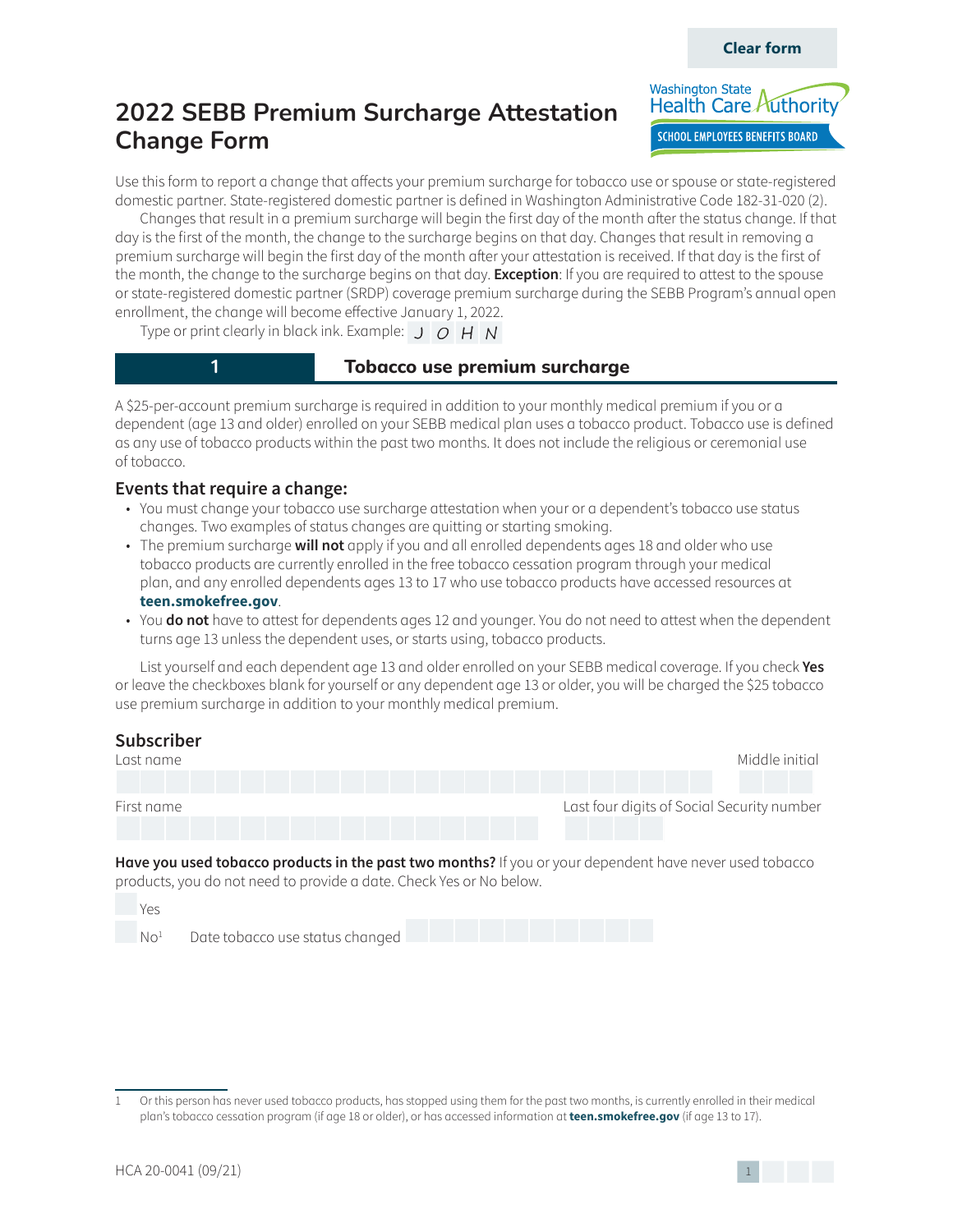| Subscriber's last name                                           | Last 4 SSN                                 |
|------------------------------------------------------------------|--------------------------------------------|
|                                                                  |                                            |
| Dependent 1<br>Last name                                         | Middle initial                             |
| First name                                                       | Last four digits of Social Security number |
| Has this dependent used tobacco products in the past two months? |                                            |
| Yes                                                              |                                            |
| No <sup>1</sup><br>Date tobacco use status changed               |                                            |
| Dependent 2<br>Last name                                         | Middle initial                             |
| First name                                                       | Last four digits of Social Security number |
| Has this dependent used tobacco products in the past two months? |                                            |
| Yes                                                              |                                            |
| Date tobacco use status changed<br>No <sup>1</sup>               |                                            |
| Dependent 3<br>Last name                                         | Middle initial                             |
|                                                                  |                                            |
| First name                                                       | Last four digits of Social Security number |
| Has this dependent used tobacco products in the past two months? |                                            |
| Yes                                                              |                                            |
| Date tobacco use status changed<br>No <sup>1</sup>               |                                            |
| Dependent 4<br>Last name                                         | Middle initial                             |
| First name                                                       | Last four digits of Social Security number |
| Has this dependent used tobacco products in the past two months? |                                            |
| Yes                                                              |                                            |
| Date tobacco use status changed<br>No <sup>1</sup>               |                                            |
| A.<br>To attest for more dependents, copy this page.             |                                            |

<span id="page-1-0"></span><sup>1</sup> Or this person has never used tobacco products, has stopped using them for the past two months, is currently enrolled in their medical plan's tobacco cessation program (if age 18 or older), or has accessed information at **teen.smokefree.gov** (if age 13 to 17).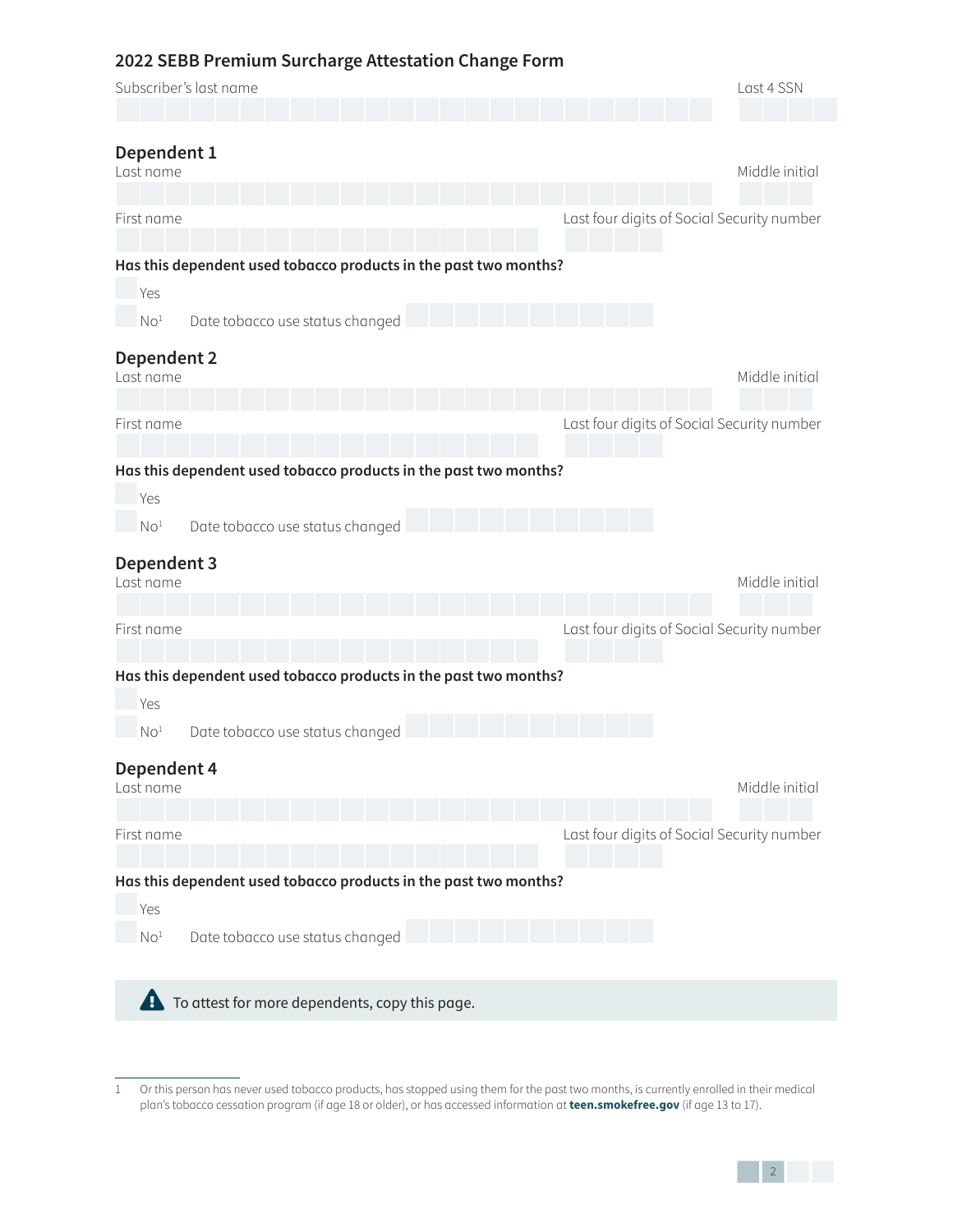Subscriber's last name Last 4 SSN



**2** Spouse or state-registered domestic partner coverage  **premium surcharge**

**Example If you do not have a spouse or state-registered domestic partner (SRDP) enrolled on your SEBB** medical plan, skip this section.

A \$50 premium surcharge will be required in addition to your monthly medical premium if you enroll a spouse or SRDP, and they have chosen not to enroll in another employer-based group medical that is comparable to the Public Employees Benefits Board (PEBB) Program's Uniform Medical Plan (UMP) Classic. The comparison must be to PEBB UMP Classic, even if you are not enrolled in that plan.

### **Events that require a change:**

You may have to reattest to this premium surcharge during the SEBB Program's annual open enrollment. See "Surcharges" on HCA's website at **hca.wa.gov/erb** to learn about these situations.

Outside of the annual open enrollment, you must change your attestation **no later than 60 days** after the date your spouse's or SRDP's employer-based group medical status changes. You must also provide proof of the qualifying event.

**Example If you enroll a spouse or SRDP on your PEBB medical plan and you check <b>Yes** or leave the checkboxes below blank, you will be charged the \$50 premium surcharge.

## **Does this premium surcharge apply to you?**

**Yes,** I am subject to the \$50 premium surcharge. I used the 2022 SEBB Premium Surcharge Attestation Help Sheet and completed the 2022 SEBB Spousal Plan Calculator online. Provide the date your spouse's or SRDP's employer-based group medical status changed.

No, I am not subject to the \$50 premium surcharge. I used the SEBB Premium Surcharge Attestation Help Sheet and, if directed, completed the SEBB Spousal Plan Calculator online. Provide the date your spouse's or SRDP's employer-based group medical status changed.

Which questions on the SEBB Premium Surcharge Attestation Help Sheet did you check No? Check all that apply. Question 1 is not applicable.

Question 2 Question 3 Question 4 Question 5 Question 6

 My employer or SEBB Program (for SEBB Continuation Coverage subscribers) to help determine if the premium surcharge applies. I used the SEBB Premium Surcharge Attestation Help Sheet and I am submitting a paper SEBB Spousal Plan Calculator with this form. My employer or the SEBB Program will use these to help determine whether my spouse's or SRDP's employer-based group medical is comparable to PEBB's UMP Classic, and whether I am subject to this premium surcharge.